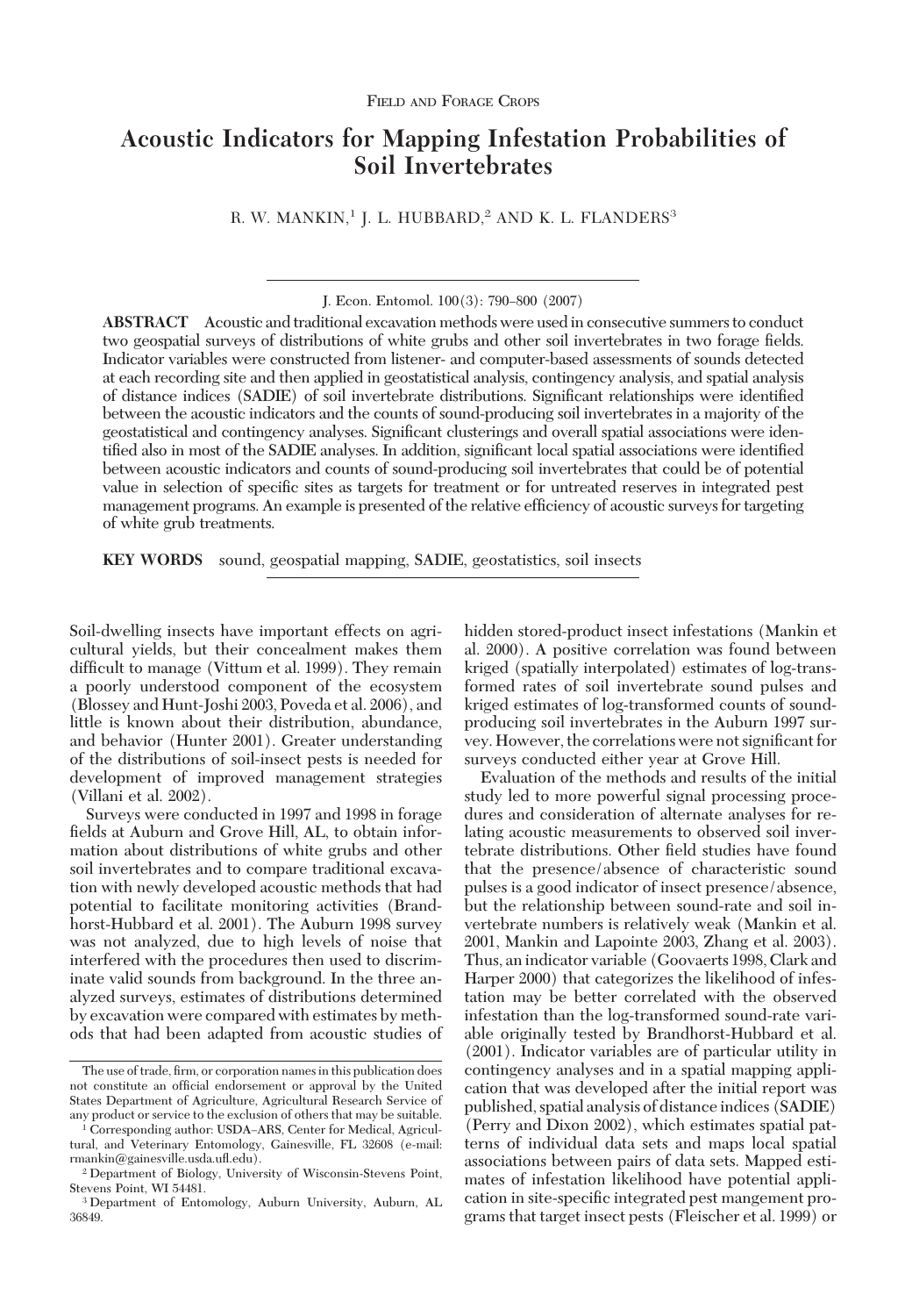that target low-risk areas for reduced pesticide use to avoid pesticide resistance or to conserve natural enemies (Midgarden et al. 1997). For this report on the complete series of forage field surveys, we tested improved tools for discriminating soil invertebrate sounds from background noise, and we examined the use of discretized (categorized) acoustic indicators as variables for geostatistical analysis, contingency analysis, and SADIE analysis of relationships between traditional and acoustic surveys.

## **Materials and Methods**

**Survey Sites, Soil Invertebrate Environment, and Acoustic Environment.** The surveys were conducted in two mixed Bermuda grass, *Cynodon dactylon* (L.) Pers., and bahiagrass, *Paspalum notatum* Flüggé, hayfields in sandy loam soil at Auburn (Lee Co.) and Grove Hill (Clarke Co.) during late August to mid-September, a period when white grubs were expected to be active and feeding. No precipitation occurred at either site during the survey periods, and the daily maximum and minimum soil temperatures at 10-cm depth were similar across the surveys (http://lwf.ncdc. noaa.gov), with a maximum of 37.8C both years at Auburn. The minimum soil temperature during the Auburn surveys was 26.1°C in 1997 and 24.4°C in 1998. The maximum at Grove Hill was  $36.1^{\circ}$ C in 1997 and 37.8°C in 1998. The minimum at Grove Hill was 28.3°C in 1997 and 27.8°C in 1998. Wind speeds were not measured, but the observation notes indicated that windy conditions contributed to high levels of background noise in the Grove Hill 1997 survey. In general, there was greater vehicular noise both years at the Grove Hill site, but in 1998, background noise from a marching band practice interfered with some of the recordings at Auburn. Varying levels of interference from vehicular and human activities and wind was probably the greatest contributor to variation in the capability to detect soil invertebrates in the different surveys.

**Sampling and Acoustic Signal Processing Procedures.** Details of the excavation and acoustic sampling procedures for the Auburn 1997, Grove Hill 1997, and Grove Hill 1998 surveys (Brandhorst-Hubbard et al. 2001) were similar to those described here for Auburn 1998. Positions of 169 sample sites, spaced 7 m apart by using Vision System (Rockwell Collins, Cedar Rapids, IA) global positioning system (GPS) software, were logged by a model 7000 Differential GPS System (Omni-STAR, Inc., Houston, TX). A 15-cm-long soil microphone probe (Sonometrics, Huntington Woods, MI) was inserted into the ground at each sampling site, and 180-s recordings were collected on a digital audio tape recorder (model DA-P1, TASCAM, Montebello, CA). After recording, two 10-cm-diameter by 15-cm-depth soil cores were excavated at the left and right of the probe. Visible invertebrates were extracted from the soil, counted, and stored in 70% ethanol in labeled vials.

The recorded signals were processed by software described in Mankin et al. (2000) and Mankin et al. (2001) to exclude sounds that were not produced by soil invertebrates. The processing involved comparisons between the spectrum of each individual sound pulse and a set of spectral profiles constructed as averages of validated invertebrate sound or background noise spectra (see Auburn 1998 Spectral Profiles in Results).

**Geostatistical Modeling of Invertebrate and Sound-Rate Distributions.** Nested indicator kriging (e.g., Goovaerts 1998, Clark and Harper 2000) was performed on indicator variables derived from *sr*(**p**), the rate of valid sound pulses, and  $n(p)$ , the number of sound-producing invertebrates, at position, **p**(x, y), in the forage field. The indicator for sound-rate was calculated using a discretization procedure with two threshold cutoffs, sr*lower* and sr*upper*:

$$
i_{\rm sr}(\mathbf{p}, k) = \begin{cases} 1 & \text{if } sr(\mathbf{p}) \ge \text{sr}_k \\ 0 & \text{otherwise,} \end{cases} \quad k = lower, \, upper \begin{cases} 1 & \text{if } s & \text{if } s < k \le 1 \end{cases}
$$

where  $i_{sr}(\mathbf{p}, k)$ , is the *k* component of the indicator variable for  $sr(p)$ . Based on previous findings of background noise sound-rates ranging primarily from 10 to 21 pulses  $\cdot$  min<sup>-1</sup> in the Auburn 1997 survey (Brandhorst-Hubbard et al. 2001), we set the threshold cutoffs conservatively at  $sr_{lower} = 10.01$  pulses  $\cdot$  min<sup>-1</sup> and  $sr_{upper} = 21.99 \text{ pulses} \cdot \text{min}^{-1}.$ 

The indicator for  $n(p)$ , the number of sound-producing invertebrates, was discretized as

$$
i_n(\mathbf{p}, k) = \begin{cases} 1 & \text{if } n(\mathbf{p}) \ge n_k \\ 0 & \text{otherwise,} \end{cases} k = lower, upper \qquad (2)
$$

where  $i_n(\mathbf{p}, k)$  is the *k* component of the indicator variable for  $n(\mathbf{p})$ , and  $n_k$  is the *k*th threshold for *n*. Thresholds of 0.5 and 1.5 were set in equation 2 for n*lower* and n*upper,* respectively, to distinguish between  $n = 0, n = 1, \text{ and } n > 1.$ 

Geostatistical modeling and kriging calculations were conducted using Geostokos Toolkit (Clark 2004). The kriging procedure yielded probability estimates for each of the indicator variable components, but for plotting and analysis, it was preferable first to convert the probability estimates for  $i_n$  back into quantitative estimates of the numbers of sound-producing soil invertebrates,  $n(p)$ , by using grid math in Surfer (Golden Software Inc. 1999). Then, the relationship between the  $i_{sr}(\mathbf{p}, \text{upper})$  kriged estimates and  $n(\mathbf{p})$ was evaluated by correlation analysis in a spreadsheet (Excel, Microsoft, Redmond, WA).

**Contingency and SADIE Analyses of Acoustic Indicator Probabilities.** Two methods were used to develop acoustic indicator variables for contingency analyses and SADIE (http://www.rothamsted.bbsrc.ac. uk/pie/sadie/SADIE\_home\_page\_1.htm). One method involved playback of recordings by listeners who had previous laboratory and field experience in identifying soil invertebrate sounds and discriminating them from background noise (Everett Foreman, Betty Weaver in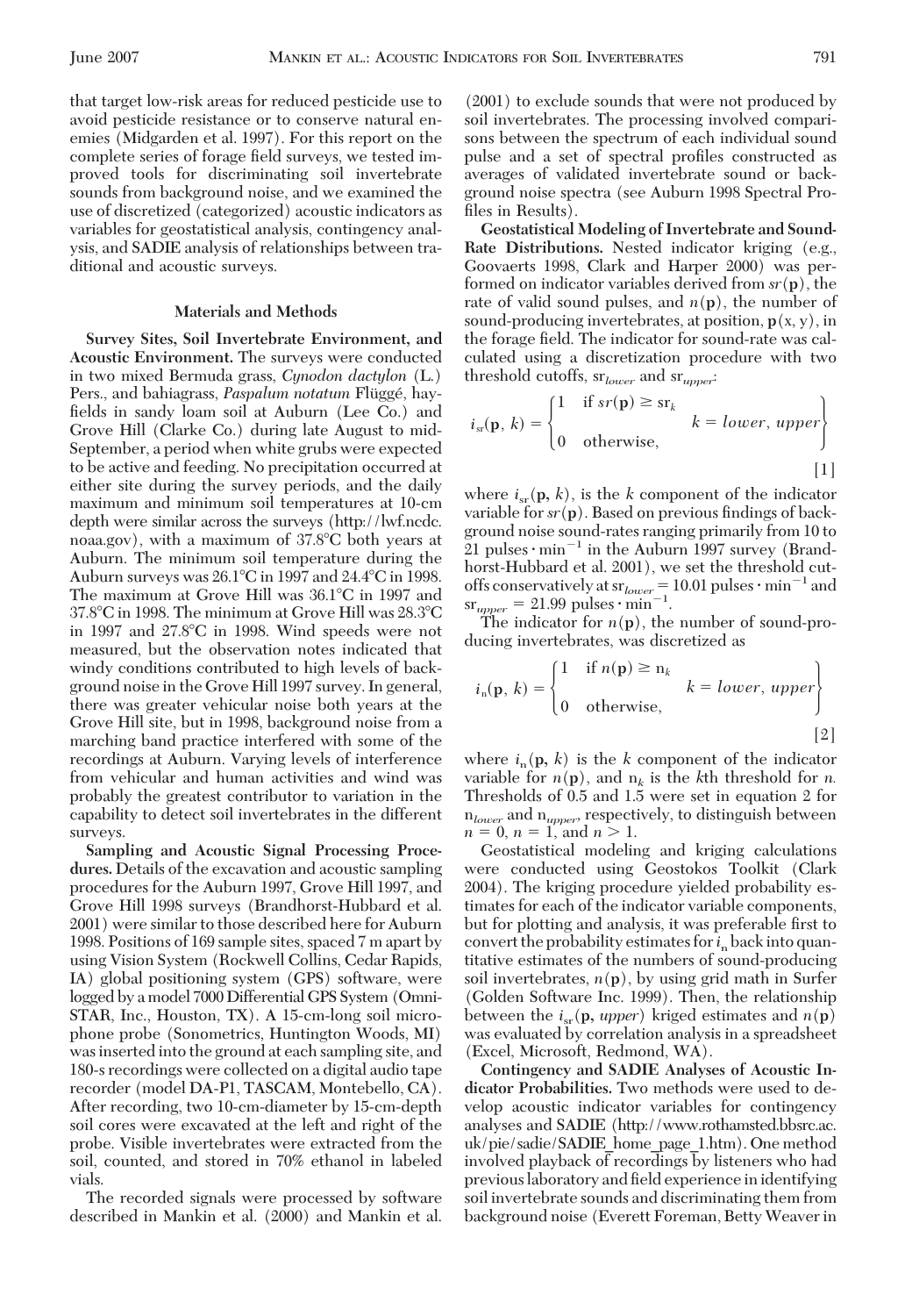*Acknowledgments*, and R.W.M.). In assessing the recordings, listeners also evaluated any explanatory notes written at the sampled sites, with particular attention to comments about wind or other background noise that might interfere with acoustic signal interpretation.

The listener assessment procedure was similar to that described in Mankin et al. (2001) for onsite rating of the likelihood of infestation (see Best et al. 2005 for additional discussion of listener identification of target sounds). The rating at each sampled position, **p,** was  $la(\mathbf{p}) = \{low, \text{ with no valid pulses or only a few faint}\}$ pulses during a 180-s recording period; *medium,* with sporadic or faint groupings of valid pulses; or *high*, with easily detectable, frequent groups of valid pulses}. For quantitative analyses, a listener assessment indicator variable was set as

$$
i_{la}(\mathbf{p}) = \begin{cases} 2 & \text{if } la(\mathbf{p}) = high \\ 1 & \text{if } la(\mathbf{p}) = medium \\ 0 & \text{if } la(\mathbf{p}) = low. \end{cases}
$$
 [3]

The listener assessment at each site was complemented by a computer-based, sound-rate assessment of infestation likelihood, similar to the rating in Mankin et al. (2001). A recording site was assessed to have  $sra(\mathbf{p}) = \{low, medium, or high\}$  likelihood of infestation by comparing its sound-rate to *low* and *high* threshold cutoffs. For quantitative analyses, a soundrate indicator variable was set as

$$
i_{\text{sra}}(\mathbf{p}) = \begin{cases} 2 & \text{if } \text{sra}(\mathbf{p}) \geq \text{sra}_{\text{high}} \\ 1 & \text{if } \text{sra}(\mathbf{p}) \geq \text{sra}_{\text{low}} \\ 0 & \text{otherwise.} \end{cases} \tag{4}
$$

The magnitudes of the sra*high* and sra*low* thresholds were estimated from the distributions of sound pulse rates at infested and uninfested sites by procedures described in Results under Contingency Analyses. The overall significance of correspondence between both  $i_{la}(\mathbf{p})$  and  $i_{sra}(\mathbf{p})$  indicator variables and the presence of absence of infestation at each recording site was tested by chi-square analysis as well as the significance of the relationship between  $i_{la}(\mathbf{p})$  and  $i_{\rm src}(\mathbf{p})$  across sites, by methods similar to those described in Mankin et al. (2001).

The SADIE method was applied to estimate  $\chi_{n,src}$ the local spatial association between the soil-invertebrate count at each recording site and the sound-rate indicator of infestation likelihood,  $i_{\text{stra}}(\mathbf{p})$ , and to estimate  $\chi_{n,la}$ , the local spatial association between the soil invertebrate count and the listener indicator of infestation likelihood,  $i_{la}(\mathbf{p})$ . The procedure involved calculation of cluster indices  $z_k(\mathbf{p})$  at each sampling location,  $\mathbf{p}$ , where  $k = n$  for soil invertebrate counts,  $k = sra$  for sound-rate assessments, and  $k = la$  for listener assessments, and then calculating the product (Perry and Dixon 2002):

$$
\chi_{n,ka} = (z_n(\mathbf{p}))(Z_{ka}(\mathbf{p})), \tag{5}
$$

where  $k_a = sra$ , *la.* 

The cluster index is calculated from the scaled distance to regularity, or minimum total distance that items in an observed arrangement are moved to obtain a mean number of items, *m,* at each of the *n* sample units in the arrangement (Perry and Dixon 2002). A group of sample units, each location of which has a count  $\geq m$ , is denoted as a patch. Similarly, a group of units, each of which has a count  $\leq m$ , is denoted as a gap. Units in patches and gaps are assigned subscripts, *i* and *j*, respectively; i.e., units with count  $c_i > m$  are ascribed a cluster index,  $z(\mathbf{p}) = \nu_i$ , and units with count  $c_j < m$  are ascribed a cluster index,  $z(\mathbf{p}) = v_j$ . In a random arrangement of counts, the expected value of the cluster index is one for a location within a patch, and  $-1$  for a location within a gap; consequently, for a test of nonrandomness, the mean value over patch units,  $\underline{\nu}_i$ , is compared with 1 and the mean value over gap units,  $\underline{\nu}_j$ , is compared with  $-1$ . The index value,  $v_{\text{clusth}} = 1.5$  (that is, 1.5 times the expected value in a random distribution), was adopted by Perry et al. (1999) and Perry and Dixon (2002) as an informal, heuristic threshold for significant clustering. In figures below that show patches of high listener-rated indicators,  $z_{la}(\mathbf{p})$ , contours were interpolated using Matlab gridding and contouring functions to designate areas within which  $z_{la}(\mathbf{p}) > v_{clusth}$ .

The index of aggregation is an overall measure of clustering (Perry et al. 1999), comparing the observed total distance to regularity with the mean from a series of random iterations (in these analyses, 5,967 iterations). The index of aggregation has an expected value of one for a random distribution and is considered significant if 95% of randomly permuted counts have a smaller distance to regularity.

Critical values of local association were estimated by SADIE with procedures described in Perry and Dixon (2002), with effects of autocorrelation adjusted by use of an effective sample size (Dutilleul 1993). The SADIE software tested the statistical significance of clustering and local spatial association by using 9,999 randomization distributions,  $X_{rand}$ , randomly permuting the counts or indicator variables among the sampled locations, and then recalculating the indices. The expected value of the local spatial association at site,  $k$ , is  $\chi_k = 0$  in a random distribution of counts, and the overall spatial association is the mean of the local values,  $\bar{X} = \sum_{k} \cdot \chi_{k}/n$ .

### **Results and Discussion**

**Auburn 1998 Soil Invertebrates.**The sound-producing organisms excavated from the upper 15 cm of soil in the Auburn 1998 survey included millipedes (Diplopoda), white grubs (Coleoptera: Scarabaeidae), ground beetles (Coleoptera: Carabidae), earthworms (Annelida: Oligochaeta), and earwigs (Dermaptera). Sixteen of the 169 recording sites contained economically important white grubs [*Phyllophaga* spp., *Cyclocephala* spp., *Polyphylla* spp., and *Cotinis nitida* (L.)]. The mean density slightly exceeded the commonly accepted economic damage threshold of  $50/m^2$ (Merchant and Crocker 1999). Six sites contained white grubs in combination with other sound-producing invertebrates of lesser economic importance (millipedes, ground beetles, wireworms, or earwigs), and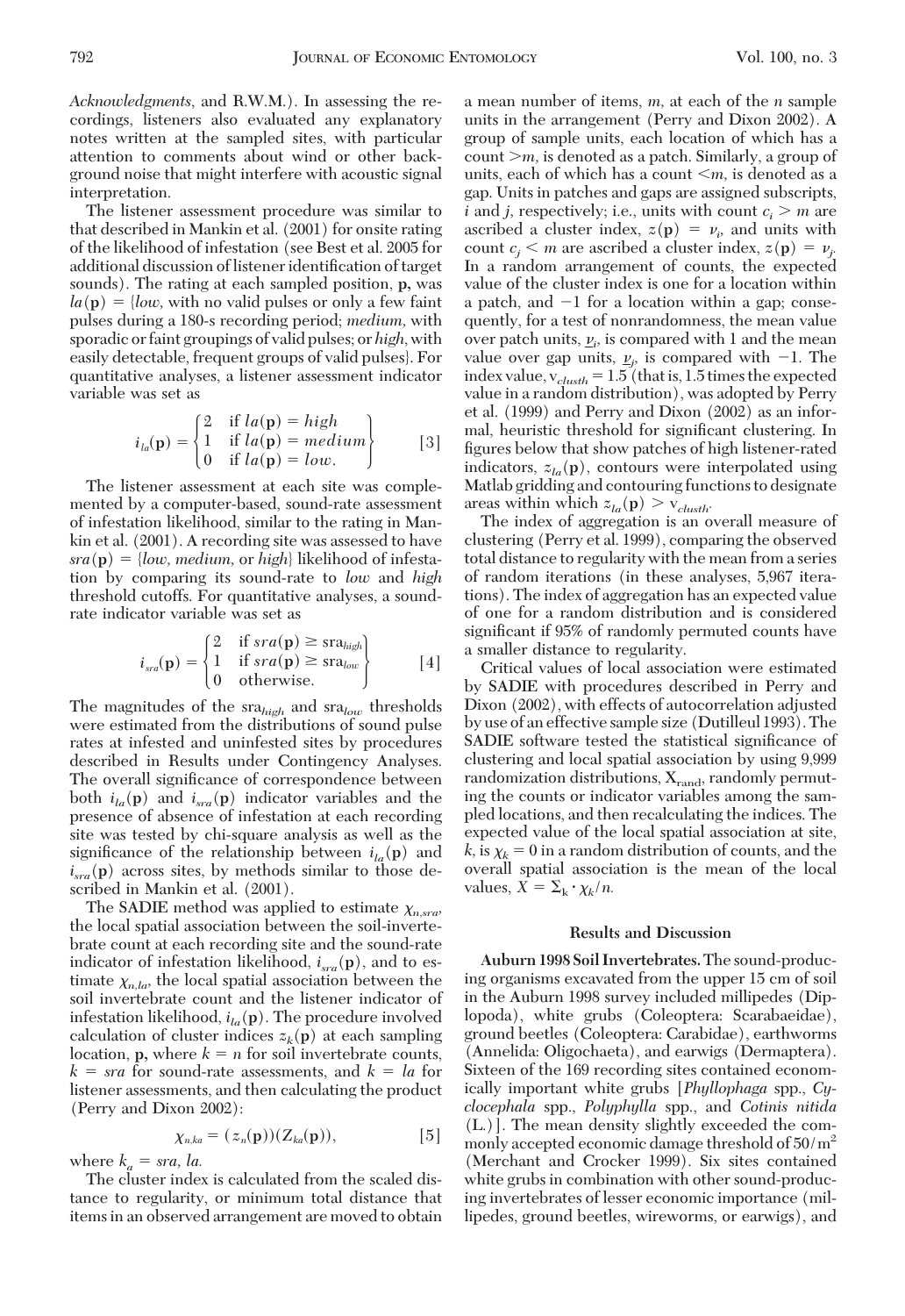

**Fig. 1.** Population densities of the most numerous invertebrates excavated from forage fields at Auburn and Grove Hill, AL, in 1997 and 1998.

51 sites contained only the invertebrates of lesser importance. No consistent pattern was evident in the occurrences of different soil invertebrates across the four surveys (Fig. 1).

**Auburn 1998 Spectral Profiles.** To distinguish valid soil invertebrate sounds from background noise, the spectrum of each sound pulse recorded in the Auburn-1998 survey was compared with spectral profiles (Mankin et al. 2000) constructed from samples of known origin (Fig. 2). A recorded sound pulse was considered valid if its duration was  $\leq$ 5 ms and its least-squares difference from one of the three invertebrate profiles was smaller than the least-squares difference from either of the two background noise profiles in the frequency range between  $100$  and  $3,000$  Hz. As with the invertebrate sound pulse and background noise profiles in Mankin et al. (2000, 2001), all of the invertebrate profiles but none of the background noise profiles had significant energy between 600 and 1,500



Fig. 2. Spectral profiles used to classify sound pulses in the Auburn 1998 survey: A, average spectrum of 367 sound pulses in a sample containing three green June beetles and one wireworm (Coleoptera: Elateridae); B, average spectrum of 101 pulses in sample with one masked chafer and one ground beetle; C, average spectrum of 125 pulses in sample with five millipedes;  $D$ ,  $20$ -s period of airplane noise; and  $E$ , average spectrum of 16 pulses in sample where no soil invertebrates were excavated.

Hz. The profile-comparison procedure eliminated much of the background noise, which tended to have peak energies below 300 Hz and waslongerin duration than typical invertebrate-produced signals (Mankin et al. 2000).

The process of constructing the profiles used in the Auburn 1998 survey required multiple iterations of 1) screening recordings for series of acceptable pulses that could be used in constructing representative profiles, and  $2$ ) testing potential profiles against randomly selected invertebrate and background sounds. Initially, most of the potential profiles were discarded because they were either too selective or too unselective for reliable identification of valid pulses. Only a few of the files contained noise-free sections with enough pulses to provide a broadly representative invertebrate sound profile. In addition, extraneous sounds of many different types occurred in the background, which made it difficult to construct a representative background noise profile. Ultimately, we focused the profile analyses on recordings from two distinct sets of sites, the first set where white grubs or millipedes had been recovered and the second set where no insects were recovered but significant background noise of several different types was detected. The profiles with sound pulses produced by white grubs (Fig. 2A and B) were constructed to optimize detection of white grubs, which were the most economically important insects in the survey, and the profile with sound pulses produced by millipedes (Fig. 2C) was constructed to optimize detection of millipedes, which were the most common invertebrates in the survey.

The spectral profiles of the sound pulses produced by the different invertebrates in the Auburn-1998 survey overlapped considerably; consequently, it was not feasible to distinguish the species acoustically. In comparing acoustic assessments with excavations, we pooled the counts of all of the easily detected sound producers (millipedes, white grubs, ground beetles, and earwigs) into a single group, noisemakers. A site was counted as infested if one or more noisemakers were present in the excavated samples. Earthworms had been detectable and had been included in the Auburn 1997 and both Grove Hill surveys. However, perhaps because of low rainfall during the preceding month, sites with only earthworms present did not produce detectable activity, so earthworms were not included in the Auburn 1998 noisemaker category.

**Survey-Specific Indicator Threshold Cutoffs.** To maximize the correlations in the SADIE and contingency analyses between soil invertebrate counts and the sound-rate indicator variables, *isra* in equation 4, we set the sra*low* threshold cutoff separately in each survey at a rate that maximized the number of uninfested sites and minimized the number of infested sites below the cutoff. The sra*high* cutoff for each survey was set at a rate that minimized the number of uninfested sites and maximized the number ofinfested sites above the cutoff. In the Auburn 1998 survey, for example, 71 sites, mostly uninfested, had sound pulse rates  $\leq 2$ pulses  $\cdot$  min<sup>-1</sup>, and 30 sites, mostly infested, had  $\geq 20$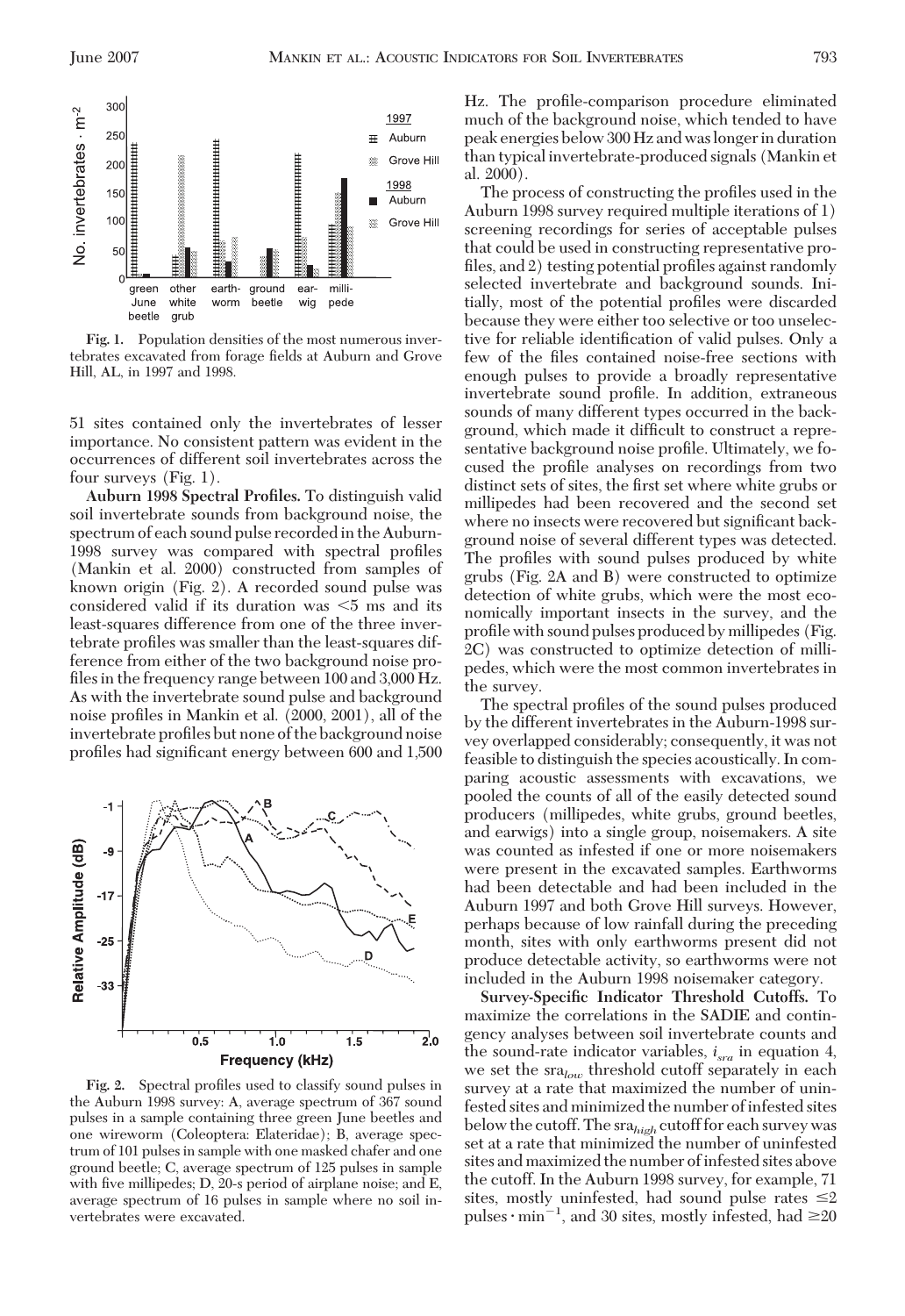**Table 1. Threshold cutoffs for sra***low* **and sra***high* **sound-pulserate indicator variables, and mean sound-pulse rates at the (***N***) infested sites**

| Survey          |    | Threshold cutoff.<br>$\text{sn}_k$ (pulses $\cdot$ min <sup>-1</sup> ) | Mean sound pulse                         |  |
|-----------------|----|------------------------------------------------------------------------|------------------------------------------|--|
|                 |    | $k = low$ $k = high$                                                   | rate (pulses $\cdot$ min <sup>-1</sup> ) |  |
| Auburn 1998     | 2  | 20                                                                     | $18.57 \pm 3.42$ (N = 67)                |  |
| Auburn 1997     | 9. | 35                                                                     | $52.40 \pm 5.20$ (N = 104)               |  |
| Grove Hill 1998 | 30 | 52                                                                     | $46.96 \pm 8.43$ (N = 75)                |  |
| Grove Hill 1997 | 10 | 30                                                                     | $18.15 \pm 1.63$ (N = 130)               |  |

pulses  $\cdot$  min<sup>-1</sup>. Thresholds derived by this procedure arelistedin Table 1 for each survey, along with the mean infested-site sound pulse rates. The thresholds werelowest for Auburn 1998 and highest for Grove Hill 1998. Until more is known about the different biological and environmental factors that can affect these thresholds, the large range of values in Table 1 suggests that acoustic prediction will be most accurate if the thresholds are reset each time a new survey is conducted.

**Auburn 1998 Geostatistical Analysis.** Contour maps of the kriged estimates of sound-rate and noisemaker indicator variables are shown in Fig. 3A and B. Details of the semivariogram models used in the calculations are listed in Table 2. In several areas of the field, high values of the probability indicator on one map are congruent with high values of the noisemaker indicator on the other, and in other areas, low values are congruent with low values. In Fig. 3B, several highhigh areas are marked in bold for later comparison with SADIE analyses. (Note: the specific coordinates, defined by [horizontal, vertical] distance in meters from left corner, are  $a = [84, 56]$ ,  $b = [35, 42]$ ,  $c =$  $[140, 49]$ , **d** = [63, 35], **e** = [84, 35], **f** = [98, 35], **g** =  $[42, 28]$ ,  $h = [63, 21]$ , and  $i = [98, 14]$ ). Two low-low



**Fig. 3.** Maps of Auburn 1998 kriging estimates of A, probability of occurrence of recording sites with noisemaker sound-rate indicator,  $i_{sr} >$  sr<sub>upper</sub> = 21.99 pulses  $\cdot$  min<sup>-1</sup>, with darkest color indicating highest probability; B, distribution of noisemaker indicator variable,  $i_n$ , with darkest color indicating  $\geq 3.0$  noisemakers and lightest color indicating 0.0 noisemakers. White space indicates areas where estimates were not calculated. Details of the geostatistical models are listed in Table 2. For later reference in comparisons with SADIE analyses, letters, a-i, designate areas with high  $i_n$  and  $i_{s_r}$ . Letters *u* and *w* designate areas with low *in* and *isr.*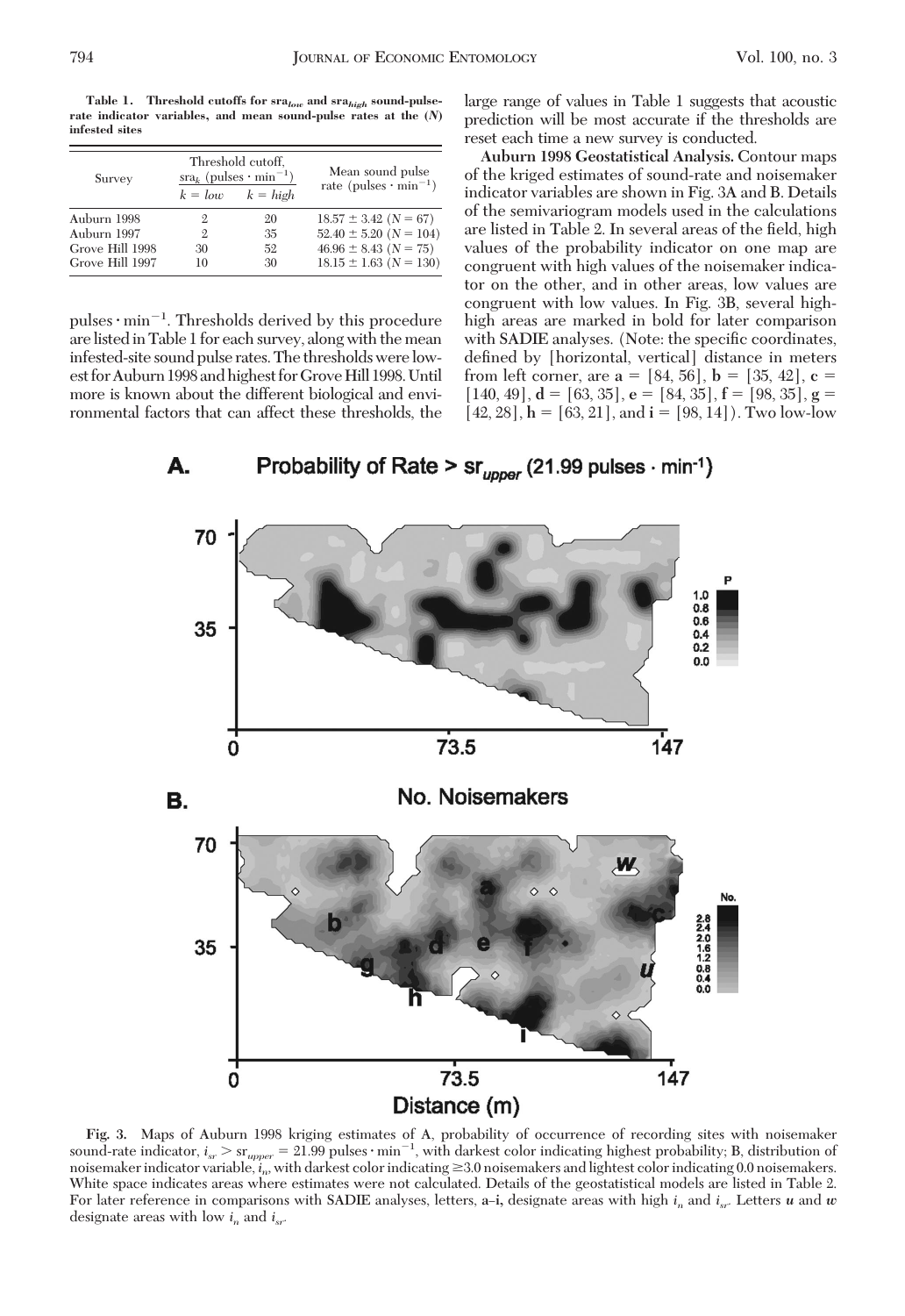| Indicator variable<br>threshold <sup>a</sup>                                                               | Type <sup>b</sup> | $N$ ugget $^c$           | $Ranged$ (m)             | Sill <sup>e</sup>        | Modified Cressie<br>goodness of $\text{fit}^f$ | Actual mean<br>value     | Est. mean<br>value         | Avg error<br>statistic <sup>t</sup> |
|------------------------------------------------------------------------------------------------------------|-------------------|--------------------------|--------------------------|--------------------------|------------------------------------------------|--------------------------|----------------------------|-------------------------------------|
| $Srlower = 10.01$                                                                                          | 2Sph              | 0.0155                   | 10.08<br>15.847          | 0.1104<br>0.0831         | 0.0044                                         | 0.2959                   | 0.3013                     | $-0.0115$                           |
| $Sr_{\text{upper}}$<br>$= 21.99$<br>$= 0.5$<br>$n_{\text{lower}}$<br>$= 1.5^{\circ}$<br>$n_{\text{upper}}$ | Sph<br>Gau<br>Sph | 0.0531<br>0.16<br>0.1518 | 17.93<br>5.121<br>10.552 | 0.2281<br>0.08<br>0.1064 | 0.0446<br>0.008<br>0.0005                      | 0.54<br>0.3964<br>0.4179 | 0.5725<br>0.3964<br>0.4133 | $-0.0441$<br>$-0.00037$<br>0.0088   |

**Table 2. Semivariogram model types and parameters used in indicator kriging of sound pulse rate and noisemaker distributions in Auburn 1998 survey**

*<sup>a</sup>* See Equations 1 and 2 in Materials and Methods.

*<sup>b</sup>* Model types: Gau, Gaussian; Sph, Spherical; 2Sph, two-component Spherical (2 ranges and 2 sills).

*<sup>c</sup>* Nugget, variability at zero distance between sample points.

*<sup>d</sup>* Range, distance over which spatial correlation occurs.

<sup>e</sup> Sill, semivariance limit as distance between sample points becomes infinite.

*<sup>f</sup>* Smaller values of parameter indicate better correspondence of samples with model.

*<sup>g</sup>* The median value, 3, was used in converting the probability of more than one insect back to density estimates shown in Fig. 3 (see Materials and Methods).

areas are marked in bold italics:  $w = [126, 63]$  and  $u =$ [133, 28]. The  $R^2$  value for the correlation between the kriged estimates for sound-rate indicator, *isr,* and noisemaker indicator,  $i_n$ , was 0.41 ( $t = 10.8$ , df = 167,  $P < 0.0001$ ). Based on the success of these correlations, we considered further applications of indicator variables in contingency analyses comparing acoustic and traditional estimates of infestation across surveys.

**Contingency Analyses.** Contingency analyses of the distributions of sound-rate and listener indicators of infestation likelihood (Table 3) revealed significant differences between indicator distributions at infested and uninfested sites in all of the surveys except Grove Hill 1997. The  $\chi^2$  value was larger for the differences in distributions of the listener indicators between infested and uninfested sites than for the sound-rate indicators. Part of this difference could be due to the capability of listeners to identify weak high-frequency

**Table 3. Numbers of uninfested and infested sites assessed at different likelihoods of infestation by sound pulse rate and listener** methods, and the  $\chi^2$  and probabilities  $(P)$  that distributions at **uninfested and infested sites were independent of acoustic assessment**

| Assessed<br>likelihood of | Sound-pulse-rate<br>assessment |    | Listener assessment                                       |    |  |
|---------------------------|--------------------------------|----|-----------------------------------------------------------|----|--|
| infestation               | Uninfested Infested            |    | Uninfested Infested                                       |    |  |
| Auburn 1998               |                                |    | $(\chi^2 = 9.32, P < 0.01)$ $(\chi^2 = 22.06, P < 0.005)$ |    |  |
| Low                       | 49                             | 22 | 21                                                        | 3  |  |
| Medium                    | 42                             | 26 | 32                                                        |    |  |
| High                      | 11                             | 19 | 49                                                        | 56 |  |
| Auburn 1997               | $(\chi^2 = 9.00, P < 0.025)$   |    | $(\chi^2 = 26.44, P \le 0.005)$                           |    |  |
| Low                       | 2                              | 1  | 5                                                         |    |  |
| Medium                    | 15                             | 52 |                                                           | 12 |  |
| High                      | $\overline{5}$                 | 51 | 17                                                        | 92 |  |
| Grove Hill 1998           | $(\chi^2 = 6.21, P < 0.05)$    |    | $(\chi^2 = 13.54, P \le 0.005)$                           |    |  |
| Low                       | 73                             | 59 | 14                                                        |    |  |
| Medium                    | 12                             | 3  | 38                                                        | 24 |  |
| High                      | 8                              | 13 | 41                                                        | 50 |  |
| Grove Hill 1997           | $(\chi^2 = 4.84, P > 0.05)$    |    | $(\chi^2 = 5.34, P > 0.05)$                               |    |  |
| Low                       | 17                             | 52 | 4                                                         | 5  |  |
| Medium                    | 6                              | 50 | 15                                                        | 44 |  |
| High                      | 10                             | 28 | 16                                                        | 85 |  |

Sound-pulse-rate assessments of infestation likelihood are listed in Table 1 and listener assessments in Materials and Methods. All of the contingency analyses had 2 df.

snaps and scrapes that the sound-rate analysis does not always identify, particularly during periods of high background noise. This usually results in more of the infested sites being rated *high* by listener assessment than by sound-rate assessment. Such an effect also can be seen in Table 4, which considers the relationship between sound-rate and listener indicator variables across sites for all surveys. More than 65% of the sites assessed by listeners at a *high* likelihood of infestation were rated *medium* or *low* likelihood by the soundrate assessment. Overall, however, there was strong correlation in Table 4 between listener and sound-rate assessments ( $\chi^2$  = 124.6, df = 4, *P* < 0.001).

Differences in the ratios of the mean sound pulse rates at infested sites to the threshold cutoff rates for *high* infestation likelihood suggest a partial explanation for the lack of significance of a relationship between acoustic and traditional assessments of infestation at Grove Hill in 1997. The mean infested-site rate was only 60.5% of the threshold for *high* likelihood of infestation in the Grove Hill 1997 survey (Table 1). In contrast, the Auburn-1998 survey had a mean infested site rate that was 92.9% of the threshold cutoff for *high* infestation likelihood, and the relationships between the observed and predicted infestations proved to be significant. Similarly, at Grove Hill in 1998, the mean rate was 90.3% of the threshold for *high* infestation likelihood, and in the Auburn 1997 survey, the mean rate was even higher, 148% of the *high* threshold. These results suggest that an assessment of the level of soil invertebrate activity in relation to background

**Table 4. Comparison of the numbers of sites in all surveys with sound pulse rate indicators assessed at** *low, medium,* **or** *high* **likelihood of infestation when listener indicators were assessed** *low, medium,* **or** *high*

| Sound-rate<br>assessment | Listener assessment |        |      |  |
|--------------------------|---------------------|--------|------|--|
|                          | Low                 | Medium | High |  |
| Low                      | 46                  | 115    | 119  |  |
| Medium                   |                     | 50     | 149  |  |
| High                     |                     | 9      | 137  |  |

Sound rate and listener indicator variables are designated as in Table 3.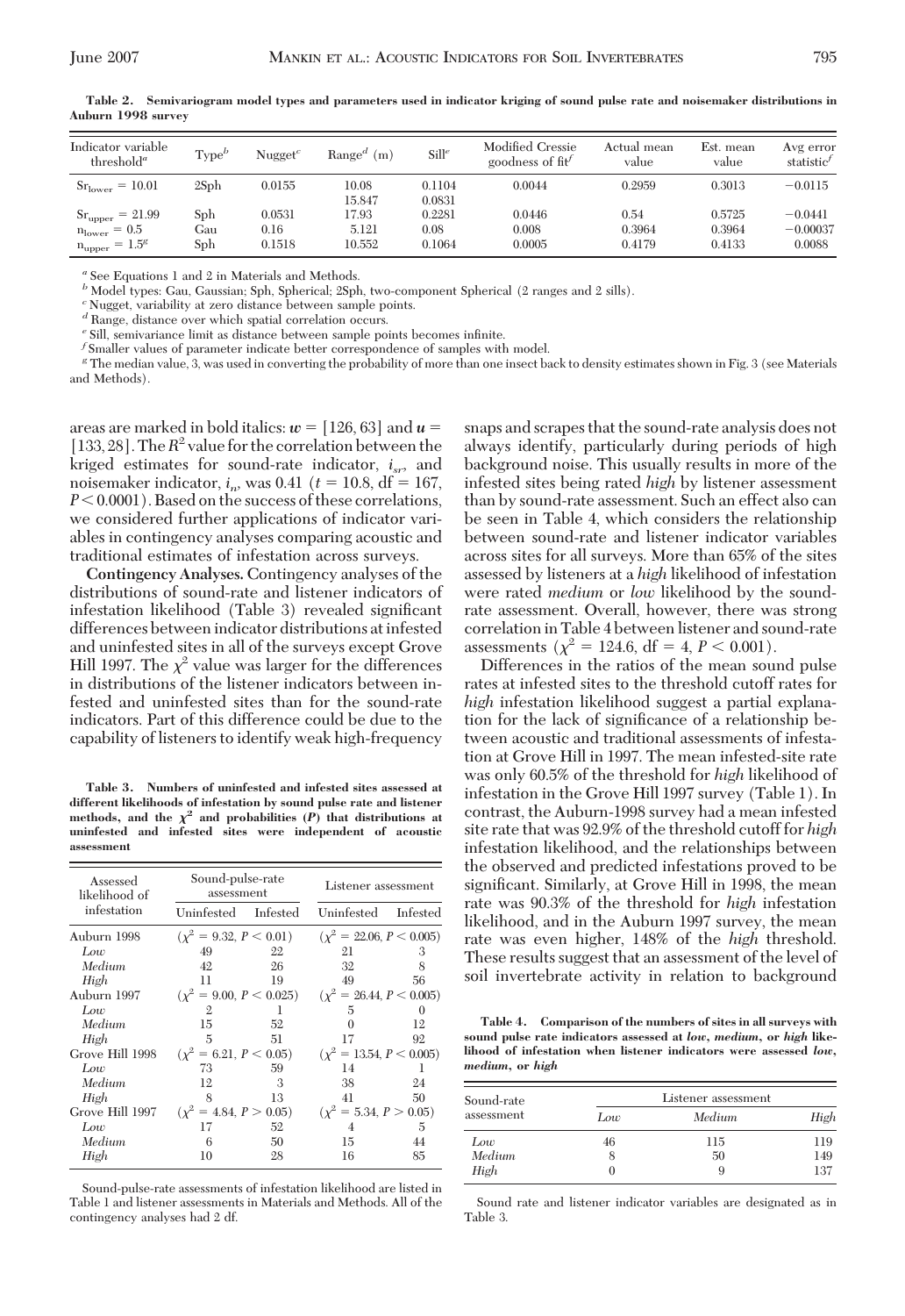**Table 5. Cluster and aggregation indices and their probabilities (***P***) for noisemaker counts and acoustic indicators of infestation likelihood at survey sites**

| Sampled count or     | Mean cluster index for               | Index of           |                    |  |
|----------------------|--------------------------------------|--------------------|--------------------|--|
| indicator            | Gaps, $\underline{v}_i$ ( <i>P</i> ) | Patches, $v_i$ (P) | aggregation<br>(P) |  |
| Auburn 1998          |                                      |                    |                    |  |
| Noisemaker count     | $-1.063(0.3213)$                     | 1.088(0.2826)      | 1.020(0.3694)      |  |
| Sound-rate indicator | $-1.600(0.0141)$                     | 1.455(0.0268)      | 1.551(0.0206)      |  |
| Listener indicator   | $-1.586(0.0102)$                     | 1.629(0.0096)      | 1.660(0.0106)      |  |
| Auburn 1997          |                                      |                    |                    |  |
| Noisemaker count     | $-1.628(0.0154)$                     | 1.511(0.0307)      | 1.732(0.0127)      |  |
| Sound-rate indicator | $-1.763(0.0075)$                     | 1.918 (0.0037)     | 1.913 (0.0037)     |  |
| Listener indicator   | $-1.743(0.0111)$                     | 1.827(0.0065)      | 1.795 (0.0087)     |  |
| Grove Hill 1998      |                                      |                    |                    |  |
| Noisemaker count     | $-1.329(0.0354)$                     | 1.212(0.0781)      | 1.333(0.0384)      |  |
| Sound-rate indicator | $-1.183(0.1130)$                     | 1.236(0.0669)      | 1.185(0.1081)      |  |
| Listener indicator   | $-1.034(0.3357)$                     | 1.010(0.4039)      | 1.182(0.1111)      |  |
| Grove Hill 1997      |                                      |                    |                    |  |
| Noisemaker count     | $-1.124(0.1842)$                     | 1.218 (0.0747)     | 1.156(0.146)       |  |
| Sound-rate indicator | $-1.246(0.0682)$                     | 1.258(0.0545)      | 1.254 (0.0602)     |  |
| Listener indicator   | $-1.515(0.0023)$                     | 1.552(0.0020)      | 1.536 (0.0037)     |  |

noise can help determine whether the use of an acoustic indicator method is feasible in a given survey. In cases where cool temperatures, drought, or physiological factors cause the mean sound pulse rate to drop below the background noise level, acoustic methods may be unreliable. Likewise, acoustic methods may be unreliable under conditions of high background noise. In this study, the soil temperatures and soil characteristics were similar across surveys (see *Materials and Methods*), and the mean infested site sound pulse rate was similar in the Clark 1997 and Auburn 1998 surveys (Table 1). However the threshold for low likelihood of infestation was much higher in the Clark 1997 survey than in Auburn 1998 survey, due to a higher level of wind and other background noise. This suggests background noise was the major contributor to the decreased accuracy of acoustic detection in the Clark 1997 survey.

**SADIE Analyses.** Cluster indices for noisemaker and acoustic indicator variables were calculated for all of the surveys, and the local associations between noisemakers and acoustic indicators at individual survey sites were estimated from the clustering indices by SADIE by using equation 5. The mean cluster indices for noisemaker patches and gaps are listed in Table 5, along with the mean cluster indices for sound-rate and listener indicators of infestation likelihood and the overall indices of aggregation for each survey. The Auburn 1997 survey had the greatest number of significantly clustered indicators (all six cluster means and all three overall indices of aggregation were significantly different from those of the randomization distribution,  $X_{rand}$ ). Grove Hill 1998 had the lowest number of significantly clustered variables (the mean index of noisemaker gaps and the overall index of aggregation for noisemakers were significantly different from those of randomly permuted counts). These two results are not surprising, considering that the largest, most active soil invertebrates, the green June beetles, were most prevalent in the Auburn 1997 survey (Fig. 1), and the fewest soil invertebrates were found in the Grove Hill 1998 survey. All of the surveys except Grove Hill 1998 had a statistically significant overall association between noisemaker counts and the listener indicator of infestation likelihood (Table 6).

Distributions of clustering and local spatial associations for noisemaker counts and acoustic indicators of infestation likelihood are plotted in Fig. 4 and 5 for Auburn and Grove Hill, respectively. Individual sites were marked with different symbols determined by the value of the cluster index for noisemaker counts,  $z_n(\mathbf{p})$ , relative to the Perry et al. (1999) threshold for significant clustering,  $v_{\text{clusth}} = 1.5$ . Sites were marked also where the local association between noisemaker counts and acoustic indicators,  $\chi_{n,la}(\mathbf{p})$  or  $\chi_{n,tra}(\mathbf{p})$ , exceeded the 97.5th centile critical value (Table 6). Different shadings indicate areas where  $z_{l\omega}$ , the listener-indicator cluster index, was interpolated to be or  $\leq v_{clusth} = 1.5$ . The interpolations were performed using the Matlab coutourf function. Because the lis-

**Table 6. Local and overall association between spatial patterns of noisemaker counts and acoustic indicators of infestation likelihood at survey sites**

| Associated indicator<br>$(effective\ n)^a$ |                   | Local spatial association  |                |                       |                                      |  |
|--------------------------------------------|-------------------|----------------------------|----------------|-----------------------|--------------------------------------|--|
|                                            |                   | Critical value for centile |                | No. exceeding centile | Overall spatial<br>association $(P)$ |  |
|                                            | 2.5 <sub>th</sub> | 97.5th                     | Negative $b$   | Positive $^c$         |                                      |  |
| Auburn 1998                                |                   |                            |                |                       |                                      |  |
| Sound-rate, $\chi_{n-sra}$ (157.3)         | $-2.0764$         | 2.0403                     |                | 10                    | $0.3454 \; (<0.001)$                 |  |
| Listener, $\chi_{n \, la}$ (169)           | $-1.9992$         | 1.9763                     | $\Omega$       | 6                     | $0.2909$ $(<0.001$ )                 |  |
| Auburn 1997                                |                   |                            |                |                       |                                      |  |
| Sound-rate, $\chi_{n, gra}$ (126)          | $-1.951$          | 1.9615                     | $\mathfrak{2}$ | 11                    | $0.3037 \; (<0.001$ )                |  |
| Listener, $\chi_{n \, la}$ (126)           | $-1.945$          | 1.9726                     | $\Omega$       | 5                     | $0.3592 \; (<0.001)$                 |  |
| Grove Hill 1998                            |                   |                            |                |                       |                                      |  |
| Sound-rate, $\chi_{n, sra}$ (152.2)        | $-2.1194$         | 2.055                      |                | 9                     | $-0.0351(0.6613)$                    |  |
| Listener, $\chi_{n, Ia}$ (152.1)           | $-2.1206$         | 2.053                      | 6              | 9                     | $-0.0355(0.6628)$                    |  |
| Grove Hill 1997                            |                   |                            |                |                       |                                      |  |
| Sound-rate, $\chi_{n, sra}$ (135.4)        | $-2.2063$         | 2.1985                     | 4              |                       | 0.1316(0.0645)                       |  |
| Listener, $\chi_{n, la}$ (162.4)           | $-2.0547$         | 2.0209                     | 3              | 6                     | 0.1667(0.0168)                       |  |

*a* Effective sample size estimated from the Dutilleul (1993) correction for spatial autocorrelation.<br><sup>b</sup> Number of occurrences of local association <2.5th centile of randomization distribution, i.e., strong dissociation.

 $^c$  Number of occurrences of local association >97.5th critical centile of randomization distribution, i.e., strong association.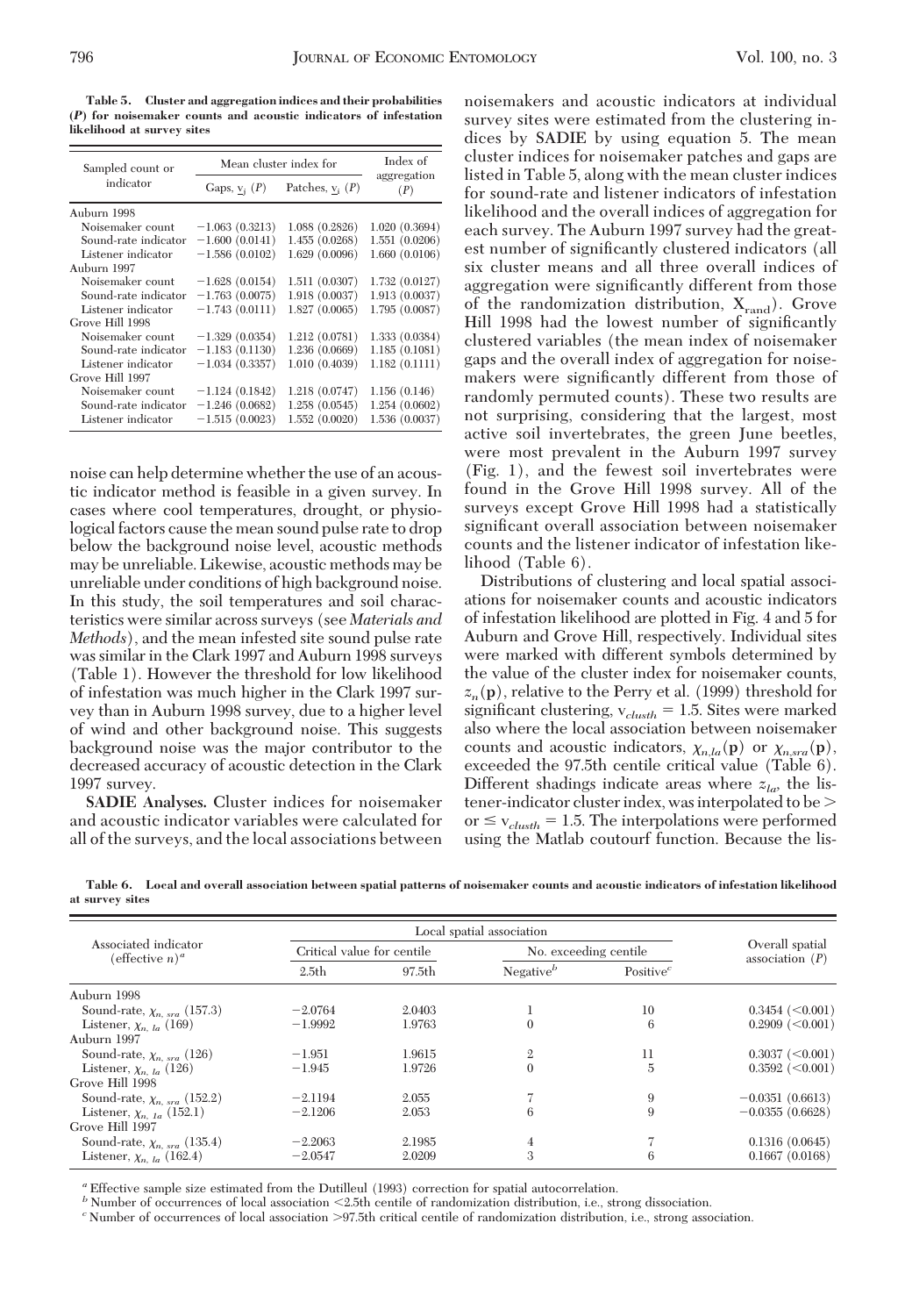

**Fig. 4.** Distributions at Auburn in (A) 1998 and (B) 1997 of clustering and local spatial associations for noisemaker counts and acoustic indicators: open circles designate where the cluster index for noisemaker counts,  $z_n(\mathbf{p}) < -1.5$ , filled circles designate where  $-1.5 \le z_n(\mathbf{p}) \le 1.5$ ; and + symbols designate where  $z_n(\mathbf{p}) > 1.5$ . Areas where the interpolated values of cluster indices for listener indicator, *zla*(**p**), exceeded v*clusth* 1.5 are designated by the darkest contours. Diamonds and squares designate where the 97.5th centile of the randomization distribution (Table 6) is exceeded by listener or sound-rate local spatial associations,  $\chi_{n,la}(\mathbf{p})$  or  $\chi_{n,tra}(\mathbf{p})$ , respectively.

tener and sound-rate indicators were highly correlated (Table 4), only the listener indicators are shown in Figs. 4 and 5.

Although they are estimated by different procedures, the distributions in Figs. 4A and 3B have several notable areas of congruence. The four sites marked as **a, d, e,** and *w* in Fig. 3B, for example, exceeded the 97.5h centile critical value for local association between noisemaker counts and listener indicators, and they also were sites where the kriged estimates of the noisemaker and sound rate indicators had been congruent. The cluster index for noisemaker counts exceeded the Perry et al. (1999) threshold for significant clustering, v*clusth,* at locations in 4A congruent to three sites with high  $i_n$ , **e**, **g**, and **i**, in Fig. 3B. Similarly, the cluster index for noisemaker counts indicated gaps were present at locations in 4A congruent to two sites with low  $i_n$ ,  $u$ , and  $w$ , in Fig. 3B. The cluster index for the listener indicator,  $z_{la}(\mathbf{p})$ , in Fig. 4A was congruent with sites of high  $i_n$  at  $a$ <sup>-</sup> $i$ , as well as with sites of low *in, u* and *w,* in Fig. 3B.

Numerous areas can be seen in Fig. 4B and Fig. 5A and B where congruence occurred between patches of noisemakers and patches of listener indicators, and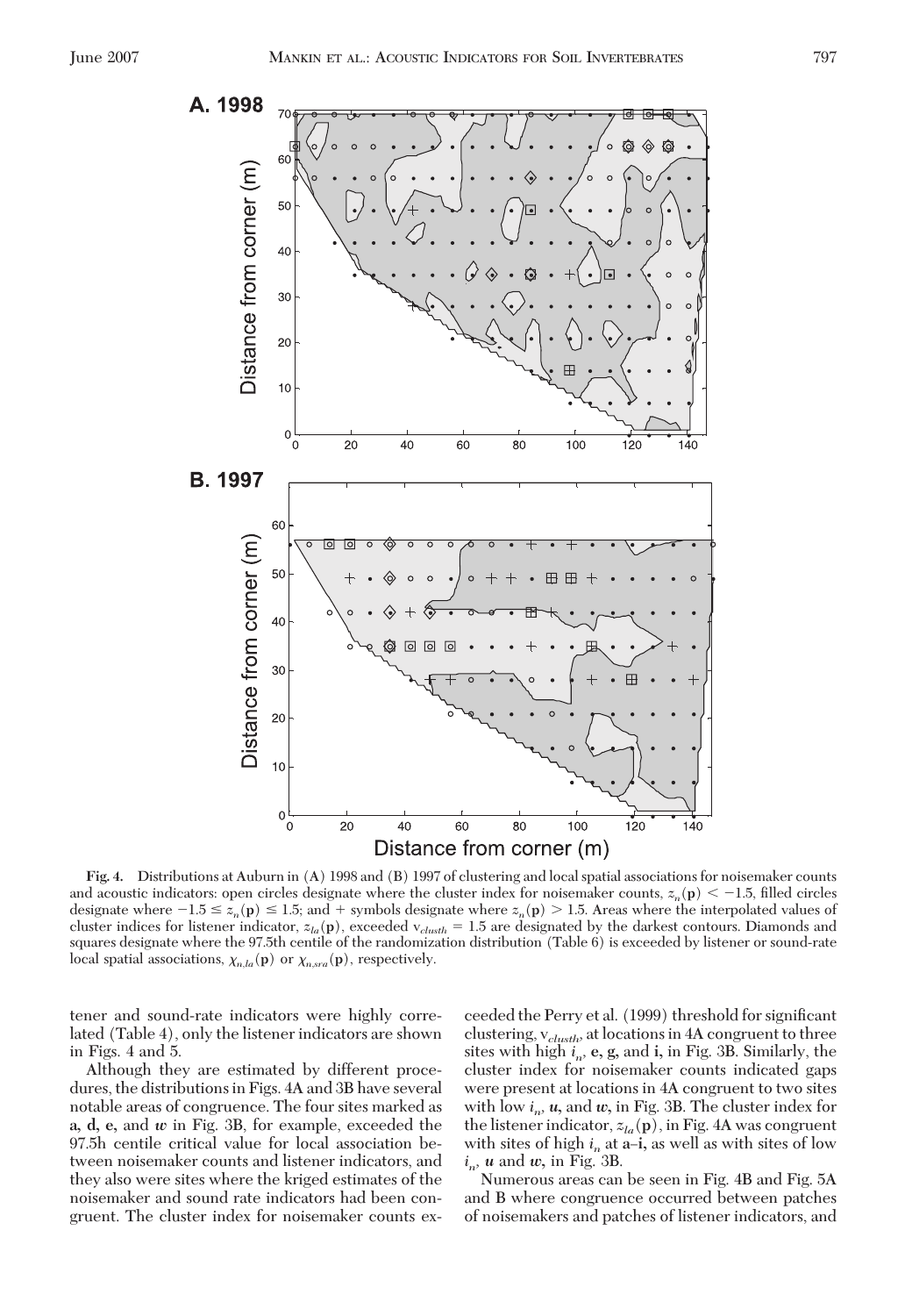

**Fig. 5.** Distributions at Grove Hill in (A) 1998 and (B) 1997 of clustering and local spatial associations for noisemaker counts and acoustic indicators. Symbols and contours are as designated in Fig. 4.

there are numerous areas of significant local association between noisemaker counts and acoustic indicators. Significant local associations were found between patches of noisemakers and acoustic indicators as well as gaps of noisemakers and acoustic indicators, as indicated by diamonds and/or squares at sites marked

**Table 7. Targeting ratios of noisemaker and white grub counts at sites in the highest 20th centiles of acoustic-indicator cluster indices, compared with ideal ratios calculated from the actual counts of noisemakers and white grubs in the 20th centiles of their respective highest count sites**

| Survey          |            | Noisemaker targeting ratio |            |            | White grub targeting ratio |            |  |
|-----------------|------------|----------------------------|------------|------------|----------------------------|------------|--|
|                 | Ideal      | Sound-rate                 | Listener   | Ideal      | Sound-rate                 | Listener   |  |
| Auburn 1998     | 4.130      | 0.763                      | 2.026      | 5.000      | 2.000                      | 0.500      |  |
| Auburn 1997     | 2.400      | 1.182                      | 1.420      | 4.035      | 1.140                      | 2.280      |  |
| Grove Hill 1998 | 3.435      | 1.007                      | 0.858      | 5.000      | 1.341                      | 1.220      |  |
| Grove Hill 1997 | 2.530      | 1.011                      | 1.022      | 2.885      | 0.943                      | 1.143      |  |
| Mean $(SE)$     | 3.12(0.40) | 0.99(0.09)                 | 1.33(0.26) | 4.23(0.50) | 1.36(0.23)                 | 1.29(0.37) |  |

Targeting ratio = (sum of counts in the 20th centile of highest values of cluster index)/(total of expected counts in the same no. of randomly selected sites); see Results.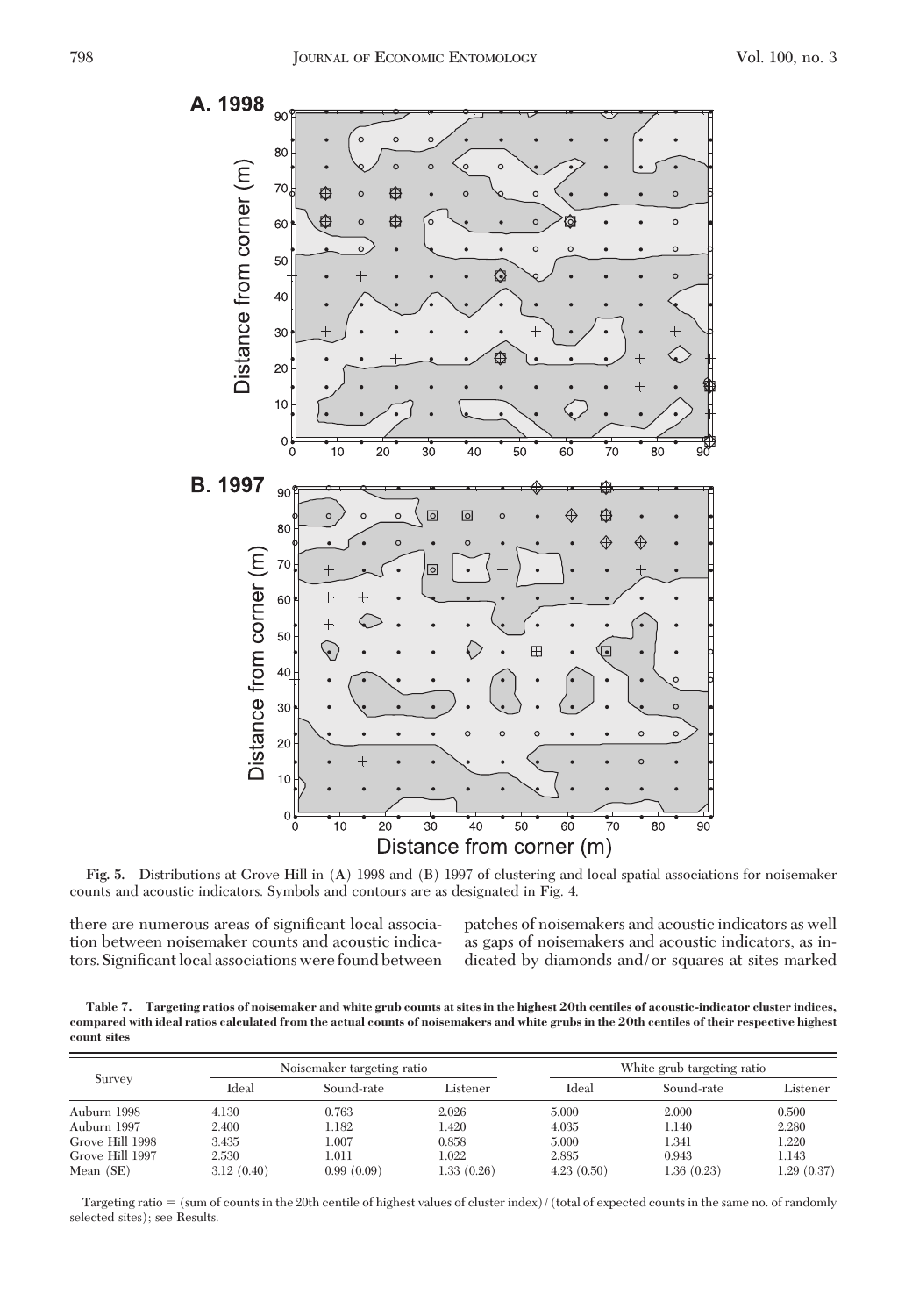also  $by + or$  an open circle. It is notable also that one or more sites in each survey had statistically significant associations between noisemaker counts and both sound rate and listener indicators of infestation likelihood (indicated by a square and diamond at the same site). These results provide strong evidence that indicator variables can be useful interpretive tools for analyses of correlations between traditional and acoustic estimates of soil invertebrate infestations.

**Application of Cluster Index Maps for Targeting of Infestations.** A goal of many soil invertebrate surveys is to target control treatments to restricted areas that contain the greatest densities of pests (Midgarden et al. 1997, Fleischer et al. 1999). The distributions of sound rate indicators in Fig. 3A or cluster indices of the listener-assessed infestation likelihood indicators in Figs. 4 and 5, for example, could be used to identify and treat areas of highest estimated density. We considered whether limited targeting of sites with the highest values of cluster indices for acoustic assessments of infestation likelihood would have provided improved treatment of the white grubs in this study compared with nontargeted treatments of the same number of sites. An example was selected of a limited targeting of 20% of the total area in each survey. To obtain comparisons of targeted and random treatments, targeting ratios were calculated by summing the numbers of white grubs at sites in the highest 20th centile of cluster indices for acoustic indicators, and then dividing by the expected count in a treatment of the same number of randomly selected sites, i.e.,  $0.2 T_{we}$ , where  $T_{we}$  was the total of the white grub counts in the survey. Because the cluster indices were based on all noisemakers, not just white grubs, we considered the targeting ratios for noisemakers as well. Ideal targeting of white grubs and noisemakers was estimated by summing the counts of white grubs and noisemakers at sites in the highest 20th centiles of white grub and noisemaker counts, respectively.

Approximately 30% more white grubs were targeted by the acoustic cluster indices than would be expected from randomly selected samples (Table 7). The mean white grub targeting ratios were slightly higher than the noisemaker ratios, possibly because the white grubs were more clustered than the noisemakers and the large, actively feeding white grubs were easier to detect acoustically than many of the noisemakers of lesser economic importance. The practical importance of the higher targeting level would depend on the relative costs of treatment compared with targeting and, in general, all targeting is more effective when the population to be treated is clustered rather than uniform, as at Auburn in both years and Grove Hill in 1998. Similarly the potential effectiveness of acoustically targeting reserves for reduced or eliminated use of pesticides, either to avoid buildup of resistance (Midgarden et al. 1997) or to conserve natural enemies (e.g., Koppenhöfer et al. 2000, Rogers and Potter 2003), would be most effective in areas with a strongly inhomogeneous distribution of white grubs.

#### **Acknowledgments**

Robert Hickling (Sonometrics, Huntington Woods, MI) provided the soil microphone system. Zandra DeLamar, David Gaylor, Ryan Anderson, Andrew Nixon, Aubrey Davis, Stephen Hartsfield, and Abhishek Battacharyya (Auburn University) assisted in data collection. Everett Foreman, Betty Weaver, and Eric Kaufmann (USDA-ARS Center for Medical, Agricultural, and Veterinary Entomology, Gainesville, FL) assisted with signal analysis. Thanks to Joseph Perry for providing the SADIE software, to Jerry Matthews for allowing us to sample in his field in Clarke County, AL, and to two anonymous reviewers who provided thoughtful comments on a previous version of the report. This research was supported in part by the Cooperative State Research Education and Extension Service, U.S. Department of Agriculture, under Agreement 58-6615-8-013. Funds for this project also were made available from the Citrus Production Research Marketing Order by the Division of Marketing and Development, Florida Department of Agriculture and Consumer Services, Bob Crawford, Commissioner.

## **References Cited**

- **Best, V., E. Ozmeral, F. J. Gallun, K. Sen, and B. G. Shinn-Cunningham. 2005.** Spatial unmasking of birdsong in human listeners: energetic and informational factors. J. Acoust. Soc. Am. 118: 3766-3773.
- **Blossey, B., and T. R. Hunt-Joshi. 2003.** Belowground herbivory by insects: inßuence on plants and aboveground herbivores. Annu. Rev. Entomol. 48: 521-547.
- **Brandhorst-Hubbard, J. L., K. L. Flanders, R. W. Mankin, E. A. Guertal, and R. L. Crocker. 2001.** Mapping of soil insect infestations sampled by excavation and acoustic methods. J. Econ. Entomol. 94: 1452-1458.
- **Clark, I. 2004.** Geostokos Toolkit. Geostokos Ltd., Alloa, Scotland.
- **Clark, I., and W. V. Harper. 2000.** Practical statistics 2000. Ecossee North America, LLC, Westerville, OH.
- **Dutilleul, P. 1993.** Modifying the t-test for assessing the correlation between two spatial processes. Biometrics 49: 305Ð314.
- **Fleischer, S. J., P. E. Blom, and R. Weisz. 1999.** Sampling in precision IPM: when the objective is a map. Phytopathology 89: 1112-1118.
- Golden Software Inc. 1999. Surfer 7 user's guide. Golden Software Inc., Golden, CO.
- **Goovaerts, P. 1998.** Geostatistical tools for characterizing the spatial variability of microbiological and physicochemical soil properties. Biol. Fertil. Soils 27: 315-334.
- **Hunter, M. D. 2001.** Out of sight, out of mind: the impacts of root-feeding insects in natural and managed systems. Agric. For. Entomol. 3: 3–9.
- **Koppenho¨fer, A. M., M. Wilson, I. Brown, H. K. Kaya, and R. Gaugler. 2000.** Biological control agents for white grubs (Coleoptera: Scarabaeidae) in anticipation of the establishment of the Japanese beetle in California. J. Econ. Entomol. 93: 71-80.
- **Mankin, R. W., and S. L. Lapointe. 2003.** Listening to the larvae. Acoustic detection of *Diaprepes abbreviatus* (L.). Proc. Fla. State Hortic. Soc. 116: 304-308.
- **Mankin, R. W., J. Brandhorst-Hubbard, K. L. Flanders, M. Zhang, R. L. Crocker, S. L. Lapointe, C. W. McCoy, J. R. Fisher, and D. K. Weaver. 2000.** Eavesdropping on insects hidden in soil and interior structures of plants. J. Econ. Entomol. 93: 1173-1182.